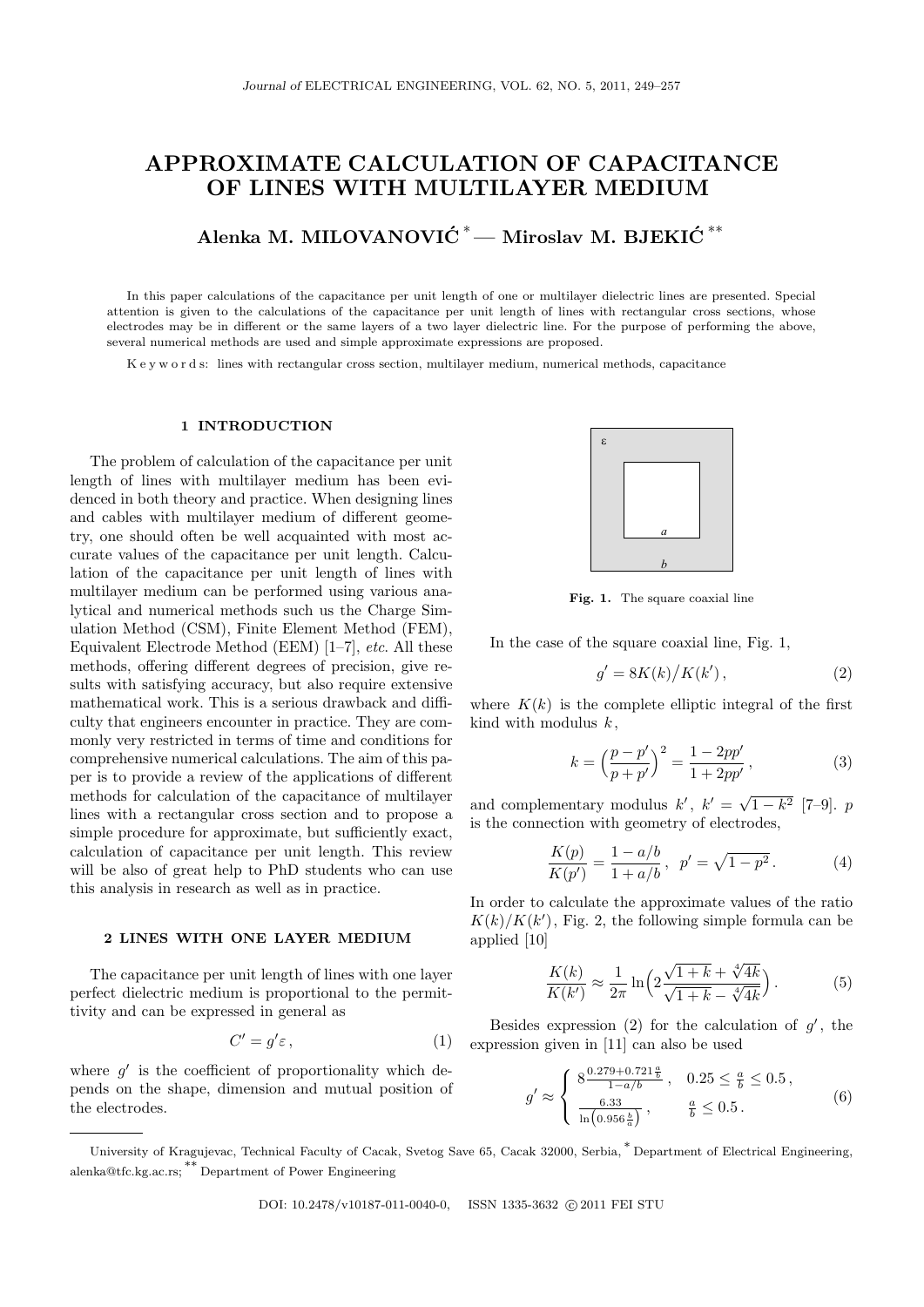

**Fig. 3.** Coaxial line with circular inner conductor and square outer conductor



Fig. 4. Two wire line with square cross section

Table 1. The comparison of the results for coefficient of proportionality, in the case of square coaxial line, Fig. 1, for different ratios *a/b*

| a/b     | $g' \approx 8\frac{0.279 + 0.721a/b}{h}$<br>$1-a/b$ | $g' \approx 8 \frac{K(k)}{K(k')}$ |
|---------|-----------------------------------------------------|-----------------------------------|
| 0.5     | 10.232000                                           | 10.236 734                        |
| 0.4     | 7.565333                                            | 7.561678                          |
| 0.25    | 4.898666                                            | 4.844421                          |
| 0.2     | 4.232 000                                           | 4.134 493                         |
| a/b     | $q'(\text{MEE})$                                    | $q'$ (FEM)                        |
| 0.5     | 10.244873                                           | 10.243 173                        |
| 0.4     | 7.567525                                            | 7.568879                          |
| 0.25    | 4.846910                                            | 4.846988                          |
| $0.2\,$ | 4.136 304                                           | 4.136933                          |

Although approximate, expressions (2) and (6) do give satisfactory results, and this can be seen when they are compared with results obtained by other, numerical methods which give results with high precision. For that purpose results were obtained by using Equivalent Electrode Method (Appendix A) and Finite Element Method (Software package Femlab), Table 1.

In the case of the coaxial line with circular inner conductor and square outer conductor, Fig. 3, the coefficient of proportionality is [11]

$$
g' \approx \frac{2\pi}{\ln\left(1.079\frac{a}{2r}\right)}\,. \tag{7}
$$

The values of the coefficient of the proportionality, *g ′* , in the case of a two wire line with a rectangular cross section, Fig. 4, for different ratios of *d/a* are presented in Table 2 and Fig. 5.



**Fig. 5.** The capacitance per unit length of the line from Fig. 4, for different ratio *d/a*

The presented results are obtained using the Charge Simulation Method [12], Finite Element Method (Software package Femlab), Modified Equivalent Source Method (MESM) [5] and approximate analytical expression (8) which can be used with satisfying accuracy when  $d \gg a$  [11],

$$
g' \approx \frac{\pi}{\ln\left[\frac{\pi(d+a)}{2a} + 1\right]} \approx \frac{\pi}{\ln\left[\frac{\pi d}{2a} + 1\right]}, \ d \gg a. \tag{8}
$$

After the capacitance is determined, admittance per unit length of the line having one layer perfect dielectric medium is

$$
\underline{Y}' = j\omega C' = j\omega \varepsilon g' \,. \tag{9}
$$

In the imperfect, linear medium with permittivity *ε* and conductivity  $\sigma$  not only conductive currents, but also displacement currents can flow [16], so the first Maxwell's equation can be expressed as

$$
\operatorname{rot} \underline{\vec{H}} = (\sigma + j\omega\varepsilon)\underline{\vec{E}} = \underline{\sigma}\underline{\vec{E}} = j\omega\varepsilon\underline{\vec{E}}.
$$
 (10)

where:  $\sigma$  is complex conductivity,  $\sigma = \sigma + j\omega\varepsilon$ ;  $\varepsilon$  is complex permittivity,  $\varepsilon = \varepsilon \left(1 - j \frac{\omega_c}{\omega}\right)$  and  $\omega_c = \sigma/\varepsilon$  is angular frequency when densities of conductive current and displacement current are equal.  $\underline{\vec{E}}$  and  $\underline{\vec{H}}$  are the complex vectors of electrical and magnetic field strength.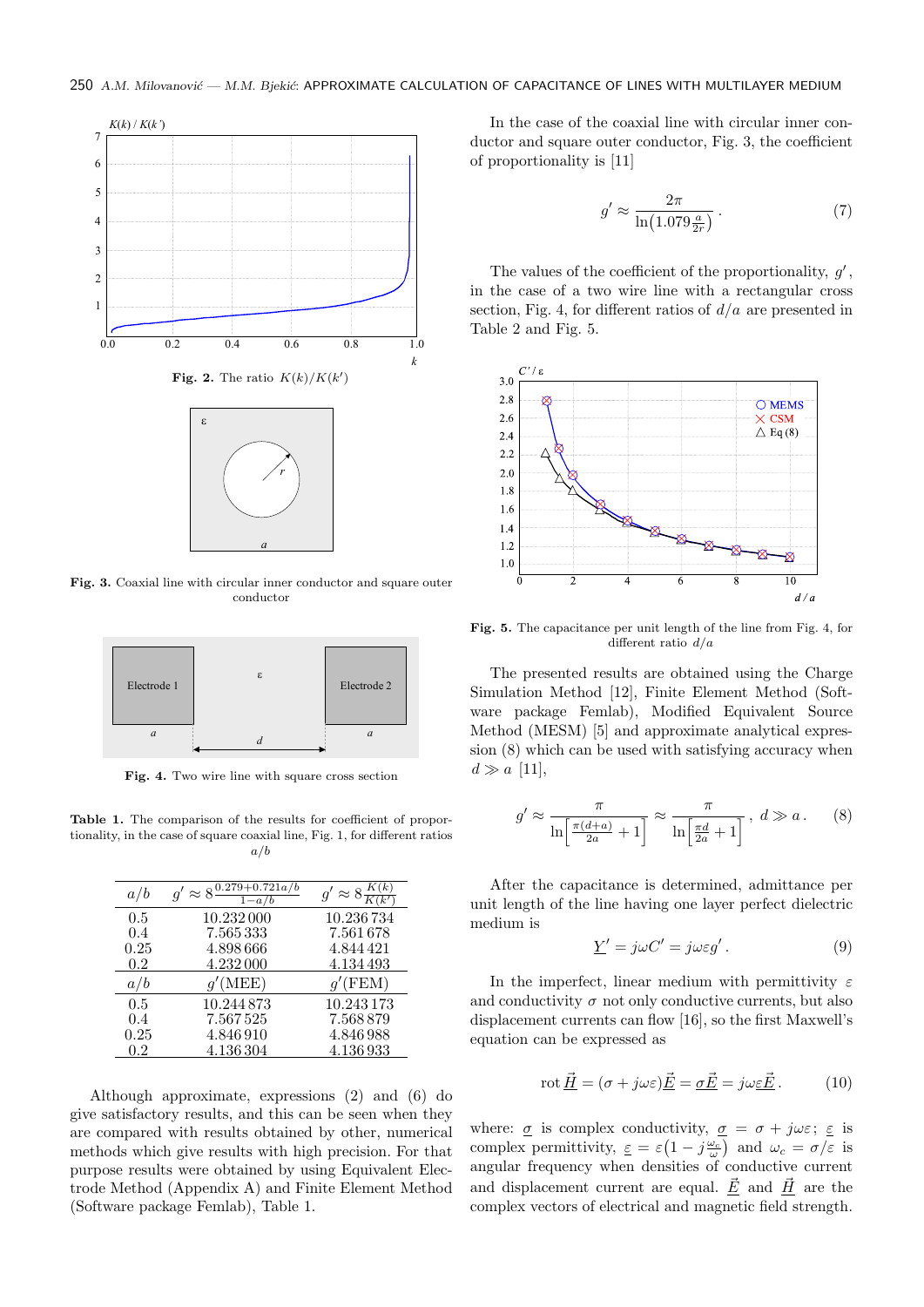**Table 2.** The comparison of the results for capacitance per unit length in the case of the line presented in Fig. 4

| d/a           | $C'/\varepsilon$<br> 5 | $C'/\varepsilon$<br>(CSM) | $C'/\varepsilon$<br>(FEM) | $d/a$          | $C'/\varepsilon$<br> 5 | $C'/\varepsilon$<br>(CSM) | $C'/\varepsilon$<br>(Eq. 8) |
|---------------|------------------------|---------------------------|---------------------------|----------------|------------------------|---------------------------|-----------------------------|
| 0.1           | 13.063.55              | 13.06649                  | 13.09010                  | $1.5\,$        | 2.26644                | 2.26793                   | 1.931.98                    |
| 0.2           | 7.65132                | 7.65556                   | 7.664.98                  | $\overline{2}$ | 1.980.63               | 1.98147                   | 1.80282                     |
| 0.3           | 5.75052                | 5.75469                   | 5.761 77                  | 3              | 1.66128                | 1.66176                   | 1.582.25                    |
| 0.4           | 4.755.98               | 4.759.91                  | 4.76581                   | 4              | 1.480.49               | 1.480.34                  | 1.440.45                    |
| $0.5^{\circ}$ | 4.134.51               | 4.138.19                  | 4.143.16                  | 5              | 1.36089                | 1.36117                   | 1.340.11                    |
| 0.6           | 3.70462                | 3.708.08                  | 3.71333                   | 6              | 1.27443                | 1.274.69                  | 1.264.41                    |
| 0.7           | 3.38845                | 3.39027                   | 3.39492                   | 7              | 1.208 20               | 1.20844                   | 1.204.52                    |
| 0.8           | 3.142.58               | 3.144.36                  | 3.148.44                  | 8              | 1.15539                | 1.15561                   | 1.15593                     |
| 0.9           | 2.94572                | 2.94746                   | 2.951 14                  | 9              | 1.111.99               | 1.112 20                  | 1.115.67                    |
|               | 2.78393                | 2.78561                   | 2.210.16                  | 10             | 1.075.51               | 1.075.70                  | 1.081.16                    |

If the real value of permittivity in (9) is replaced with the complex value, the admitance per unit length of the line having one layer imperfect dielectric medium is

$$
\underline{Y}' = j\omega \underline{\varepsilon} g' = \underline{\sigma} g' = G' + j\omega C', \qquad (11)
$$

where  $G' = \sigma C'/\varepsilon = \omega_c C'$  is conductance.

# **3 LINES WITH TWO LAYER MEDIUM**

In the case of the line with two layer perfect dielectric medium, Figs. 6a and 6b (the electrodes are in different layers of multilayer dielectric line), the capacitance per unit length can be determined by using approximate expression (12), Appendix B,

$$
\frac{1}{C'} = \frac{2}{(\varepsilon_1 + \varepsilon_2)g'_{13}} + \frac{\varepsilon_1 - \varepsilon_2}{\varepsilon_1 + \varepsilon_2} \Big(\frac{1}{\varepsilon_2 g'_{23}} - \frac{1}{\varepsilon_1 g'_{12}}\Big), \quad (12)
$$

where  $g'_{12}$  and  $g'_{23}$  are coefficients of the proportionality of the lines which are formed by the existing electrode and the electrode's shield coinciding with separation surface  $S$ , and  $g'_{13}$  is a coefficient of proportionality of the line when  $\varepsilon_1 = \varepsilon_2$ ,

$$
\frac{1}{C'}\Big|_{\varepsilon_1 \to \infty} = \frac{1}{\varepsilon_2 g'_{23}}, \frac{1}{C'}\Big|_{\varepsilon_2 \to \infty} = \frac{1}{\varepsilon_2 g'_{12}} \text{ and } \frac{1}{C'}\Big|_{\varepsilon_1 = \varepsilon_2} = \frac{1}{\varepsilon_1 g'_{13}}.
$$
\n(13)



**Fig. 6.** Coaxial line with: (a) – circular inner conductor, and (b) – square outer conductor

The suggested expression (12) is exact when the surface of separation *S* is of uniform potential. However, it is useful as a very good approximation in the case when the potential on the surface of separation is not uniform.

The effective permittivity can be calculated as

$$
\varepsilon_e = \frac{C'}{g'_{13}}\tag{14}
$$

and depends on the electric characteristics of the existing layers, conductor's shape and their mutual position. Exceptions are lines having electrodes symmetric in relation to the surface of separation of dielectric layers, where  $g'_{12} = g'_{23} = 2g'_{13}$  and

$$
\frac{1}{\varepsilon_e} = \frac{1}{2} \left( \frac{1}{\varepsilon_1} + \frac{1}{\varepsilon_2} \right). \tag{15}
$$

As layers inside the line are imperfect, the admittance per unit length,  $Y'$ , is approximately

$$
\frac{1}{\underline{Y}'} = \frac{2}{(\underline{\sigma}_1 + \underline{\sigma}_2)g'_{13}} + \frac{\underline{\sigma}_1 - \underline{\sigma}_2}{\underline{\sigma}_1 + \underline{\sigma}_2} \Big(\frac{1}{\underline{\sigma}_2 g'_{23}} - \frac{1}{\underline{\sigma}_1 g'_{12}}\Big), \quad (16)
$$

where:  $Y' = G'_e + j\omega C'_e$ ,  $G'_e = \sigma_e g'_{13}$ ,  $C'_e = \varepsilon_e g'_{13}$ ,  $\underline{\sigma}_1 =$  $\sigma_1 + j\omega\varepsilon_1$  and  $\underline{\sigma}_2 = \sigma_2 + j\omega\varepsilon_2$ .  $\sigma_e$  and  $\varepsilon_e$  are effective permittivity and effective conductivity, respectively.

If the lines with two layer imperfect dielectric medium are treated as lines with one layer imperfect dielectric medium, complex effective conductivity is

$$
\underline{\sigma}_e = \frac{Y'}{g'_{13}} = \frac{G'_e + j\omega C'_e}{g'_{13}} = \sigma_e + j\omega\varepsilon_e \,,\qquad(17)
$$

accordingly

$$
\frac{\sigma_1 + \sigma_2}{2\sigma_e} = \alpha + j\beta, \qquad (18)
$$

where

$$
\varepsilon_e = \frac{\alpha(\varepsilon_1 + \varepsilon_2) + \beta'(\sigma_1 + \sigma_2)}{2(\alpha^2 + \beta^2)}, \ \beta' = \frac{\beta}{\omega}, \qquad (19)
$$

$$
\sigma_e = \frac{\alpha(\sigma_1 + \sigma_2) + \omega\beta(\varepsilon_1 + \varepsilon_2)}{2(\alpha^2 + \beta^2)},\tag{20}
$$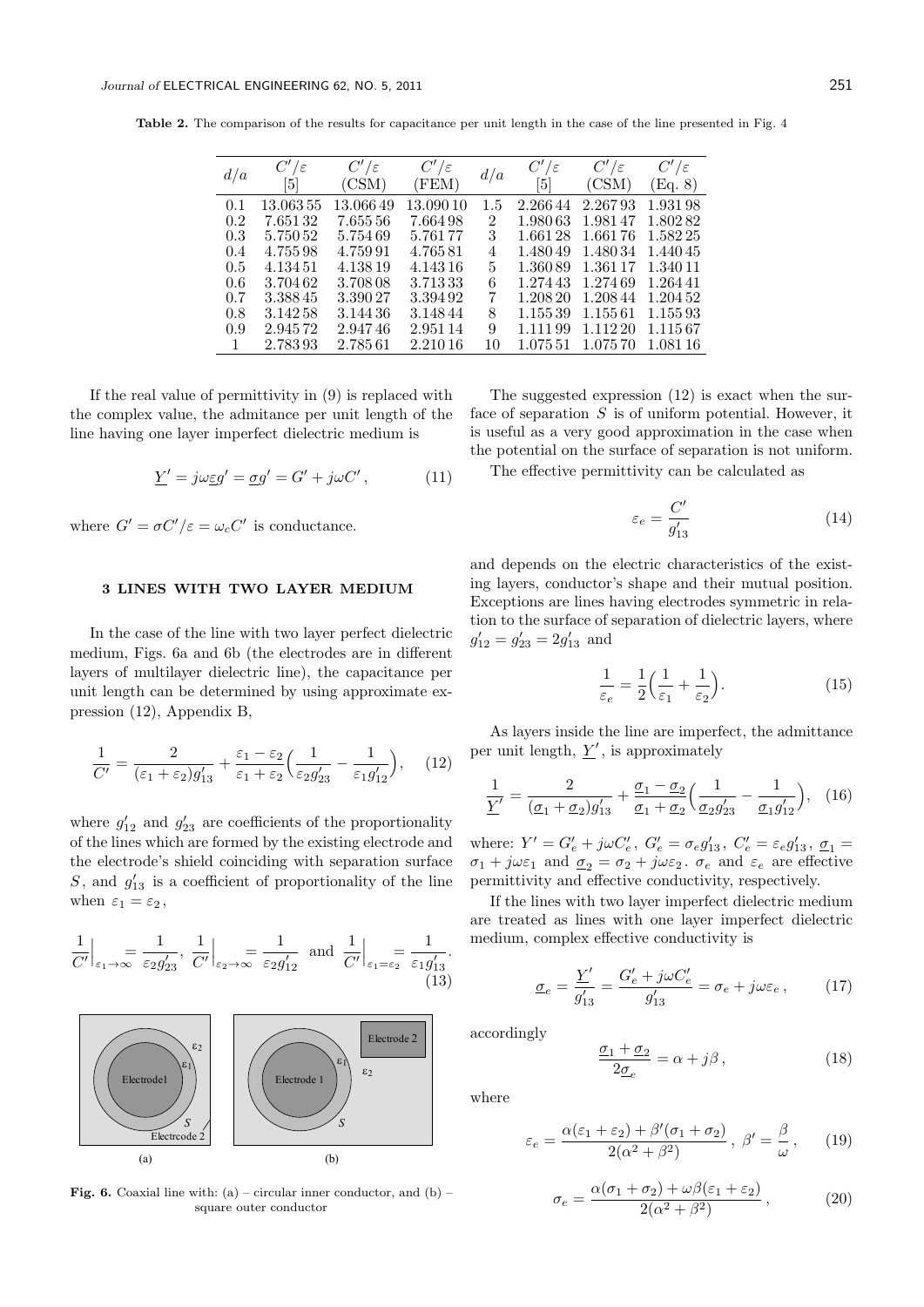

**Fig. 7.** The line with two layer perfect dielectric medium, where electrodes are in the same layer



**Fig. 8.** Effective permittivity of the line where electrodes are in the same layer



**Fig. 9.** The line with perfect three layer dielectric medium

$$
\alpha = 1 - \frac{\gamma_1 + \gamma_2}{2} + \frac{\omega_1 \omega_2 + \omega^2}{2} \left[ \frac{\varepsilon_2}{\varepsilon_1} \frac{\gamma_1}{\omega_2^2 + \omega^2} + \frac{\varepsilon_1}{\varepsilon_2} \frac{\gamma_2}{\omega_1^2 + \omega^2} \right], \quad (21)
$$

$$
\beta = \frac{\omega_1 - \omega_2}{2} \left[ \frac{\varepsilon_1}{\varepsilon_2} \frac{\gamma_2}{\omega_1^2 + \omega^2} - \frac{\varepsilon_2}{\varepsilon_1} \frac{\gamma_1}{\omega_2^2 + \omega^2} \right] \omega , \qquad (22)
$$

$$
\omega_1 = \frac{\sigma_1}{\varepsilon_1}, \ \omega_2 = \frac{\sigma_2}{\varepsilon_2}, \ \gamma_1 = \frac{g'_{13}}{g'_{12}} \text{ and } \gamma_2 = \frac{g'_{13}}{g'_{23}}.
$$
 (23)

In the case when two layer perfect dielectric medium exists, but the electrodes are in the same layer, Fig. 7, the capacitance per unit length can be determined by using approximate expression (24),

$$
\frac{1}{C'} = \frac{2}{(\varepsilon_1 + \varepsilon_2)g'} + \frac{\varepsilon_2 - \varepsilon_1}{\varepsilon_1 + \varepsilon_2} \frac{1}{\varepsilon_1 g'_1},\tag{24}
$$

where  $g'$  and  $g'_1$  are coefficients of proportionality  $\frac{1}{C'}\Big|_{\varepsilon_2 \to \infty} = \frac{1}{\varepsilon_1 g_1'} \text{ and } \frac{1}{C'}\Big|_{\varepsilon_1 = \varepsilon_2} = \frac{1}{\varepsilon_1 g_1'}$ .

When the approximate capacitance is calculated using (24), it is possible to determine the effective permittivity as

$$
\varepsilon_e = \frac{C'}{g'} = \frac{\varepsilon_1(\varepsilon_1 + \varepsilon_2)}{2\varepsilon_1 + (\varepsilon_2 - \varepsilon_1)(g'/g'_1)}.
$$
 (25)

As the layers of the lines are imperfect the admittance per unit length is approximately

$$
\frac{1}{\underline{Y}'} = \frac{2}{(\underline{\sigma}_1 + \underline{\sigma}_2)g'} + \frac{\underline{\sigma}_2 - \underline{\sigma}_1}{\underline{\sigma}_1 + \underline{\sigma}_2} \frac{1}{\underline{\sigma}_1 g'_1},\tag{26}
$$

$$
Y' = G'_e + j\omega C'_e, \ G'_e = \sigma_e g', \ C'_e = \varepsilon_e g',
$$
  

$$
\underline{\sigma}_1 = \sigma_1 + j\omega \varepsilon_1, \ \underline{\sigma}_1 = \sigma_1 + j\omega \varepsilon_1.
$$
 (27)

In this case dielectric complex effective conductivity is:

$$
\underline{\sigma}_e = \frac{Y'}{g'} = \frac{\underline{\sigma}_1(\underline{\sigma}_1 + \underline{\sigma}_2)}{2\underline{\sigma}_1 + (\underline{\sigma}_2 - \underline{\sigma}_1)(g'/g'_1)}.
$$
 (28)

### **4 THE LINE WITH THREE LAYER MEDIUM**

In the case of the line with three layer perfect dielectric medium, such as a two wire line having a rectangular cross section (Fig. 9), the approximate expression for calculation of the capacitance per unit length and effective permittivity are

$$
\frac{1}{C'} = \frac{2}{(\varepsilon_1 + \varepsilon_2)g'_{14}} + \frac{\varepsilon_1 - \varepsilon_2}{\varepsilon_1 + \varepsilon_2} \Big[ \frac{1}{\varepsilon_2 g'_{23}} - \frac{1}{\varepsilon_1} \Big( \frac{1}{g'_{12}} + \frac{1}{g'_{34}} \Big) \Big]
$$
(29)

and

$$
\varepsilon_e = C'/g'_{14} \,, \tag{30}
$$

where  $g'_{14}$  and  $g'_{23}$  are determined for the line composed by conductors defined by surfaces  $S_1 \leftrightarrow S_4$ , respectively  $S_2 \leftrightarrow S_3$  and  $g'_{12}$ ,  $g'_{34}$  for the coaxial line defined by surfaces  $S_1 \leftrightarrow S_2$ , respectively  $S_3 \leftrightarrow S_4$ .

# **5 EXAMPLES**

The application of the proposed approximate expressions  $(12)$ ,  $(24)$ , and  $(29)$  will be illustrated through several examples and the results obtained will be compared with results obtained by using different numerical techniques.

EXAMPLE 1. Results for effective permittivity of square coaxial line with two layer perfect dielectric medium, Fig. 10a, and three layer perfect dielectric medium Fig. 10b, obtained using proposed approximate expressions (12) and (29) are shown in Figs. 11 and 12. Some of the results obtained are compared with results obtained using FEM (Software package Femlab) in Table 3.

Coefficients of proportionality  $g'_{12}$ ,  $g'_{23}$ ,  $g'_{13}$  in the case of the line from Fig. 10a and  $g'_{12}$ ,  $g'_{23}$ ,  $g'_{34}$ ,  $g'_{14}$  in the case of the line from Fig. 10b are determined using expression (2). The agreement of the results is very good.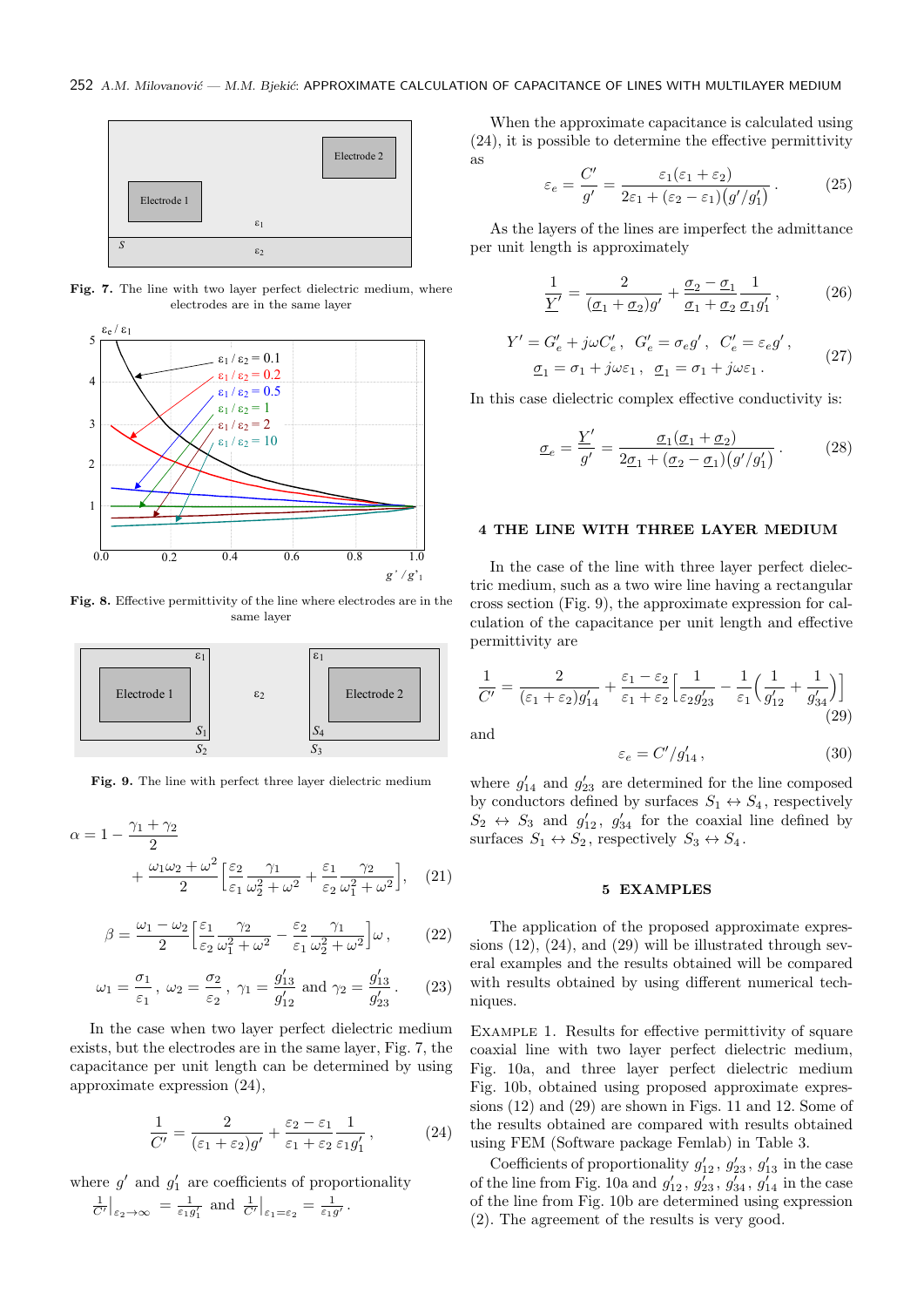

**Fig. 10.** Square coaxial line with multilayer dielectric medium



Fig. 11. Effective permittivity of square coaxial line with two layer perfect dielectric medium (Fig. 10a) for different ratios *b/c* and *c* = 4*a*



**Fig. 12.** Effective permittivity of square coaxial line with three layer dielectric medium (Fig. 10b) for different ratios *a*3*/a*<sup>2</sup> and  $a_2/a_1 = 2$ ,  $a_4/a_2 = 4$ 

**Table 3.** The comparison of the results for effective permittivity of the coaxial line, Fig. 10b, when  $a_4/a_3 = a_3/a_2 = a_2/a_1 = 2$ 

| $\varepsilon_1/\varepsilon_2$ | $\varepsilon_e/\varepsilon_1$ (FEM) | $\varepsilon_e/\varepsilon_1$ (Eq.29 and 30) |
|-------------------------------|-------------------------------------|----------------------------------------------|
| 0.1                           | 1.50866                             | 1.51188                                      |
| 0.2                           | 1.41750                             | 1.42134                                      |
| 0.5                           | 1.21535                             | 1.21813                                      |
| 1                             |                                     |                                              |
| $\overline{2}$                | 0.75706                             | 0.75000                                      |
| 5                             | 0.43788                             | 0.43788                                      |
| 10                            | 0.26045                             | 0.26058                                      |

Example 2. The dependency of effective permittivity of a rectangular coaxial line with two layer perfect dielectric medium against the ratio  $\varepsilon_2/\varepsilon_1$  for the different ratios  $a/b$ ,  $a/b = a_1/b_1 = a_2/b_2$  and  $a_1/a = a_2/a_1 = 2$  is shown in Fig. 13. The coefficients of proportionality  $g'_{12}$ ,  $g'_{23}$  and  $g'_{13}$  are determined using EEM.

Also, the coefficients of proportionality can be determined using the analytical expressions given in [11]. For example, for the rectangular coaxial line presented in Fig. 14 expression (31) is suggested

$$
g' = \frac{2\pi}{\ln \frac{1+w/d}{b/d + t/d}}, \quad d > 3t, \quad w > 1.25b. \tag{31}
$$



**Fig. 13.** Effective permittivity of the rectangular coaxial line with two layer perfect dielectric medium



**Fig. 14.** Rectangular coaxial line

EXAMPLE 3. For a coaxial line having a circular inner conductor and square outer conductor (Fig. 15) coefficients of proportionality  $g'_{23}$  and  $g'_{13}$  are determined using expression (7) and

$$
g'_{12} = \frac{2\pi}{\ln(r_2/r_1)}.
$$

The results for effective permittivity of the coaxial line obtained using expressions (12) and (14) are compared with results obtained using FEM [Software package FEMM] in Table 4.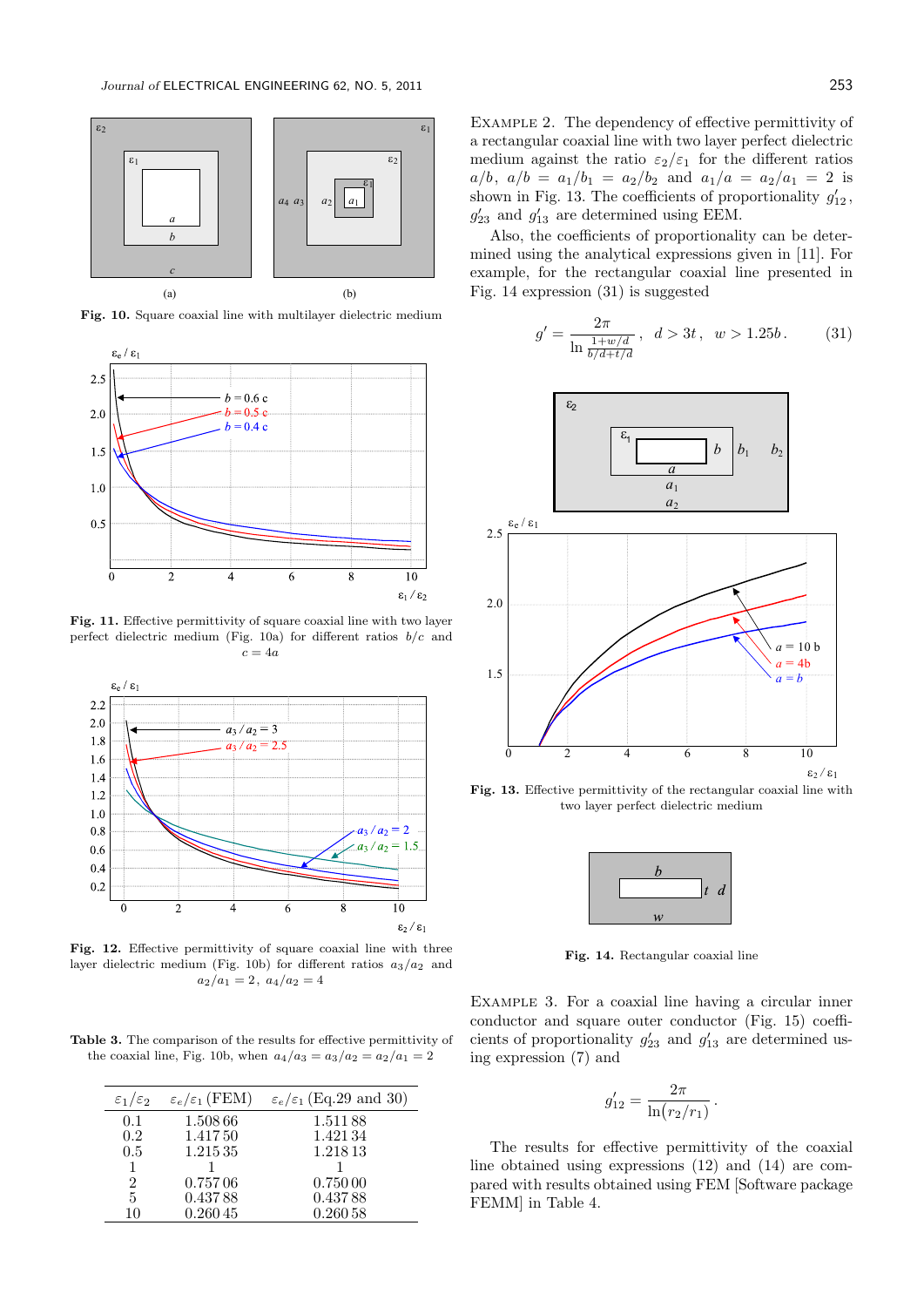**Table 4.** Effective permittivity of the coaxial line presented in Fig. 15, for different ratios  $\varepsilon_1/\varepsilon_2$  and  $a/2r_2$ , when  $a/2r_1 = 4$ 

|                             | $\varepsilon_e/\varepsilon_1$               |        |                   |               |                   |         |               |                   |                   |                   |
|-----------------------------|---------------------------------------------|--------|-------------------|---------------|-------------------|---------|---------------|-------------------|-------------------|-------------------|
|                             | $\varepsilon_1/\varepsilon_2$ $a/r_2 = 8/7$ |        | $a/r_2 = 8/6$     |               | $a/r_2 = 8/5$     |         | $a/r_2 = 8/4$ |                   | $a/r_2 = 8/3$     |                   |
|                             | Eq. $(12)$                                  | FEM    | Eq. $(12)$        | FEM           | Eq. $(12)$        | FEM     | Eq. $(9)$     | <b>FEM</b>        | Eq. (9)           | FEM               |
| 0.1                         | 1.1480 1.1474                               |        |                   | 1.2884 1.2880 | 1.5062            | 1.5059  | 1.898.9       | 1.8970            |                   | 2.8608 2.8605     |
| 0.2                         | 1.1295 1.1286                               |        | 1.2484 1.2480     |               | 1.425.9           | 1.425.7 | 1.7262        | 1.7263            | 2.3706 2.3705     |                   |
| 0.5                         | 1.0772 1.0762                               |        | 1.1420 1.1416     |               | 1.229.6           | 1.2294  | 1.3568        | 1.3568            |                   | 1.5658 1.5658     |
|                             |                                             |        |                   |               |                   |         |               |                   |                   |                   |
| $\mathcal{D}_{\mathcal{L}}$ | 0.874.7                                     | 0.8775 | 0.8008            | 0.8015        | 0.7282            | 0.7283  | 0.6553        | 0.6554            |                   | $0.5805$ $0.5805$ |
| $5^{\circ}$                 | 0.6356                                      | 0.6438 | $0.5013$ $0.5027$ |               | 0.401 04 0.401 28 |         |               | 0.322 16 0.322 22 | $0.2570$ $0.2570$ |                   |
| 10                          | 0.4367                                      | 0.4466 | 0.308.8           | 0.3101        | 0.229.3           | 0.229.5 | 0.1744        | 0.1744            | 0.1333 0.1333     |                   |

**Table 5.** Effective permittivity of coaxial line presented in Fig. 16, for different ratios  $\varepsilon_1/\varepsilon_2$  **Table 6.** Comparison of the results for and  $a/a_1$ , when  $a/2r = 4$ *C*<sup> $\prime$ </sup>/ $\varepsilon_2$ , when  $d_1/a_1 = 18$  and  $d_2/a_2 = 8.5$ 

|                               |                          | $\varepsilon_e/\varepsilon_1$ |                          |                      |                               |            | $C'/\varepsilon_2$ |
|-------------------------------|--------------------------|-------------------------------|--------------------------|----------------------|-------------------------------|------------|--------------------|
| $\varepsilon_1/\varepsilon_2$ | $a/a_1 = 8/6$            | $a/a_1 = 8/5$                 | $a/a_1 = 8/4$            | $a/a_1 = 8/3$        | $\varepsilon_1/\varepsilon_2$ | Eq. $(29)$ | <b>FEM</b>         |
|                               | <b>FEM</b><br>Eq. $(12)$ | <b>FEM</b><br>Eq. $(12)$      | Eq. $(12)$<br><b>FEM</b> | Eq. $(12)$ FEM       | 0.1                           | 0.349.79   | 0.35282            |
| 0.1                           | 1.2096 1.2132            | 1.3884 1.4026                 | 1.7357<br>1.7306         | 2.4927<br>$2.506\,5$ | 0.2                           | 0.532 24   | 0.53597            |
| 0.2                           | 1.1782 1.1836            | 1.3267 1.3394                 | 1.5923 1.5988            | 2.1218 2.1354        | 0.5                           | 0.77840    | 0.78087            |
| 0.5                           | 1.0997 1.1052            | 1.1173 1.1843                 | 1.2953 1.2999            | 1.4826 1.4892        |                               | 0.92508    | 0.92482            |
| $\mathcal{D}$                 | 0.8402<br>0.857.7        | $0.7764$ $0.7708$             | $0.6955$ $0.6923$        | 0.6130 0.6104        | $\overline{2}$                | 1.02574    | 1.022.91           |
|                               |                          |                               |                          |                      | 5                             | 1.101.48   | 1.09761            |
| 10                            | $0.4180$ $0.3957$        | $0.2853$ $0.2820$             | $0.2074$ $0.2062$        | $0.1526$ $0.1519$    | 10                            | 1.130 58   | 1.12723            |
| 5                             | $0.6125$ $0.5910$        | $0.4705$ $0.4647$             | $0.3683$ $0.3657$        | $0.2869$ $0.2852$    |                               |            |                    |



**Fig. 15.** Coaxial line having a circular inner conductor and square outer conductor

Example 4. For a coaxial line presented in Fig. 16, coefficients of proportionality  $g'_{12}$ ,  $g'_{13}$  and  $g'_{23}$  are determined using expressions (7) and (2) respectively. The comparison of the results for effective permittivity of the coaxial line, obtained using expressions (12) and (14) and using FEM (Software package FEMM) is presented in Table 5.



Fig. 16. Coaxial line having a circular inner conductor and square outer conductor

Example 5. In the case of the line presented in Fig. 17 the coefficients of proportionality  $g'_{12}$ ,  $g'_{34}$  and  $g'_{23}$ ,

 $g'_{14}$  are determined using expression (2) and expression (8) respectively. Obtained results are presented in Table 6 and Fig. 18.



Fig. 17. The line with three layer dielectric medium



**Fig. 18.** The ratio  $C'/\varepsilon_2$  for different ratios  $a_1/a_2$  and  $\varepsilon_1/\varepsilon_2$ , when  $d_1/a_1 = 18$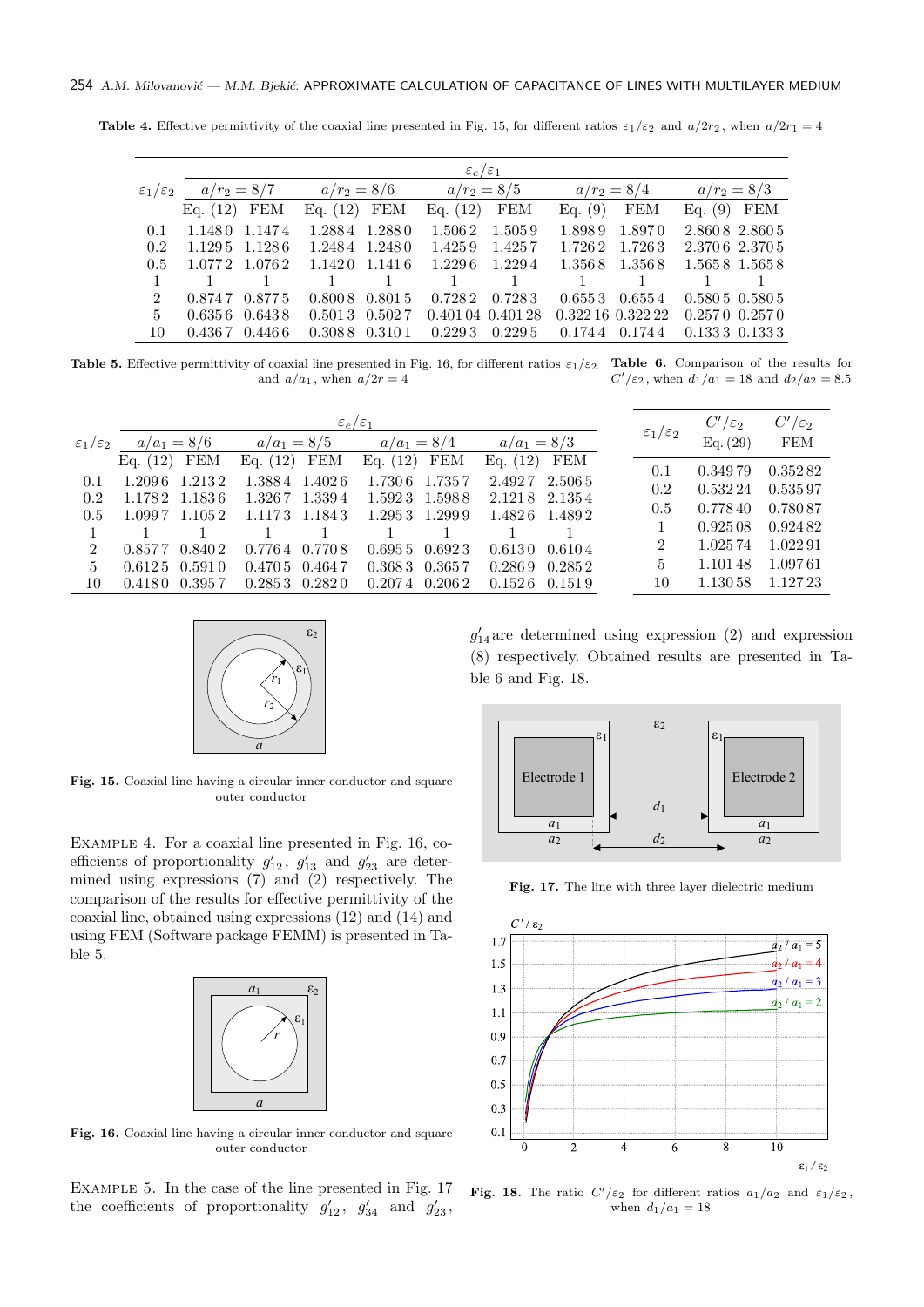|                               | $C'/\varepsilon_0$ |            |            |             |            |            |  |
|-------------------------------|--------------------|------------|------------|-------------|------------|------------|--|
| $\varepsilon_1/\varepsilon_2$ |                    | $h/a=2$    |            |             | $h/a=1$    |            |  |
|                               | Eq. (24)           | <b>CSM</b> | <b>FEM</b> | Eq. (24)    | <b>CSM</b> | <b>FEM</b> |  |
| 0.1                           | 1.432218           | 1.431 073  | 1.434849   | 1.742326    | 1.736781   | 1.742185   |  |
| 0.2                           | 1.349398           | 1.347887   | 1.353017   | 1.562958    | 1.556347   | 1.563040   |  |
| 0.4                           | 1.236 992          | 1.235 595  | 1.242 263  | 1.3453198   | 1.339.980  | 1.347690   |  |
| 0.5                           | 1.197104           | 1.195929   | 1.203049   | 1.274 340 2 | 1.270 006  | 1.277330   |  |
| 0.8                           | 1.113 336          | 1.112893   | 1.120840   | 1.1346555   | 1.133 158  | 1.141287   |  |
|                               | 1.075700           | 1.075 700  | 1.083.968  | 1.075 700   | 1.075 700  | 1.083874   |  |

**Table 7.** Comparison of the results for  $C'/\varepsilon_0$ , when  $d/a = 10$ , Fig. 19

EXAMPLE 6. The next example presents the line in which the electrodes are in the same layer of the two layer dielectric medium, Fig. 19. The capacitance per unit length is determined using approximate expression (24), CSM and FEM (Software package Femlab). For calculation *g ′* and *g ′* <sup>1</sup> CSM is also used. The obtained results are compared in Table 7.



**Fig. 19.** Two wire line above infinite dielectric surface

# **6 CONCLUSION**

This paper presents an instructive review of different techniques for calculations of the capacitance per unit length of lines with multilayer medium, especially lines with rectangular cross section. Several numerical methods (CSM, EEM, MESM) and two program packages [17, 18] are used, and some simple equations are proposed which permit an approximate, but sufficiently accurate, evaluation of the capacitances. Expressions for effective permittivity and conductivity are also suggested. The proposed expressions (12), (24) and (29) are postulated and their validity is then tested against several characteristic examples. A very good agreement between obtained results is demonstrated. It is worth mentioning, moreover, that the expressions are always exact in cases of one layer medium, in cases when the surface of separation of the existing layer is of uniform potential as well as in cases when permittivity of one layer has a high value and this medium behaves as a conductive medium. The proposed expressions can simplify the solving of problems as and when they present, and represent a useful tool in everyday engineering practice.

# **APPENDIX A**

# **A.1 Equivalent Electrode Method Application**

The basic idea of the method [3, 4] is that an arbitrarily shaped electrode can be replaced by a finite system of the equivalent electrodes (EE) located on the body surface. The radius of EE is equal to the equivalent radius of electrode part which it substitutes. Also, the potential and charge of EE and of the real electrode part are equal. So, it is possible using the boundary condition that the electrode is equipotential, and forms a system of linear equations with charge densities of EE as unknowns. After solving this system, unknown charge densities are determined and any other quantity of interest can be easily calculated in a standard way.

In the case when the system has several electrodes, or when a multilayer medium exists, it is convenient to use Green's functions for some electrodes or for a stratified medium. In the case of a square coaxial line Fig. A1 the interior electrode is replaced by *N* cylindrical EE, with a circular cross section having the radius *ae*<sup>1</sup> , charged by line charge per unit length  $q'_n$ ,  $n = 1, 2, ..., N$ . The radius of the EE is equal to the equivalent radius of the electrode part which it substitutes, in this case thin flat strip conductor,  $a_{e1} = \Delta x_1/4 = a/4N$ .

The position of these EE are  $x = \pm x_n$ ,  $y = \pm y_n$ ,

$$
x_n = \Delta x_1/2 + (n-1)\Delta x_1, \ y_n = a/2, n = 1, 2, ..., N/2 \quad (A1)
$$

and 
$$
x_n = a/2
$$
,  $y_n = a/2 - (\Delta x_1/2 + (n-1)\Delta x_1)$ ,  
\n $n = N/2, N/2 + 1, ..., N$ . (A2)

In a similar way, the shield is replaced by *M* cylindrical conductors (EE), of circular cross section having the radius  $a_{e2} = \Delta x_2/4 = b/4M$ , charged by  $q'_m$ ,  $m = 1, 2, \ldots, M$ .

The axes of these EE are  $x = \pm x_m$ ,  $y = \pm y_m$ ,

$$
x_m = \Delta x_2/2 + (m-1)\Delta x_2, \ y_m = b/2, \n m = 1, 2, ..., M/2 \quad (A3)
$$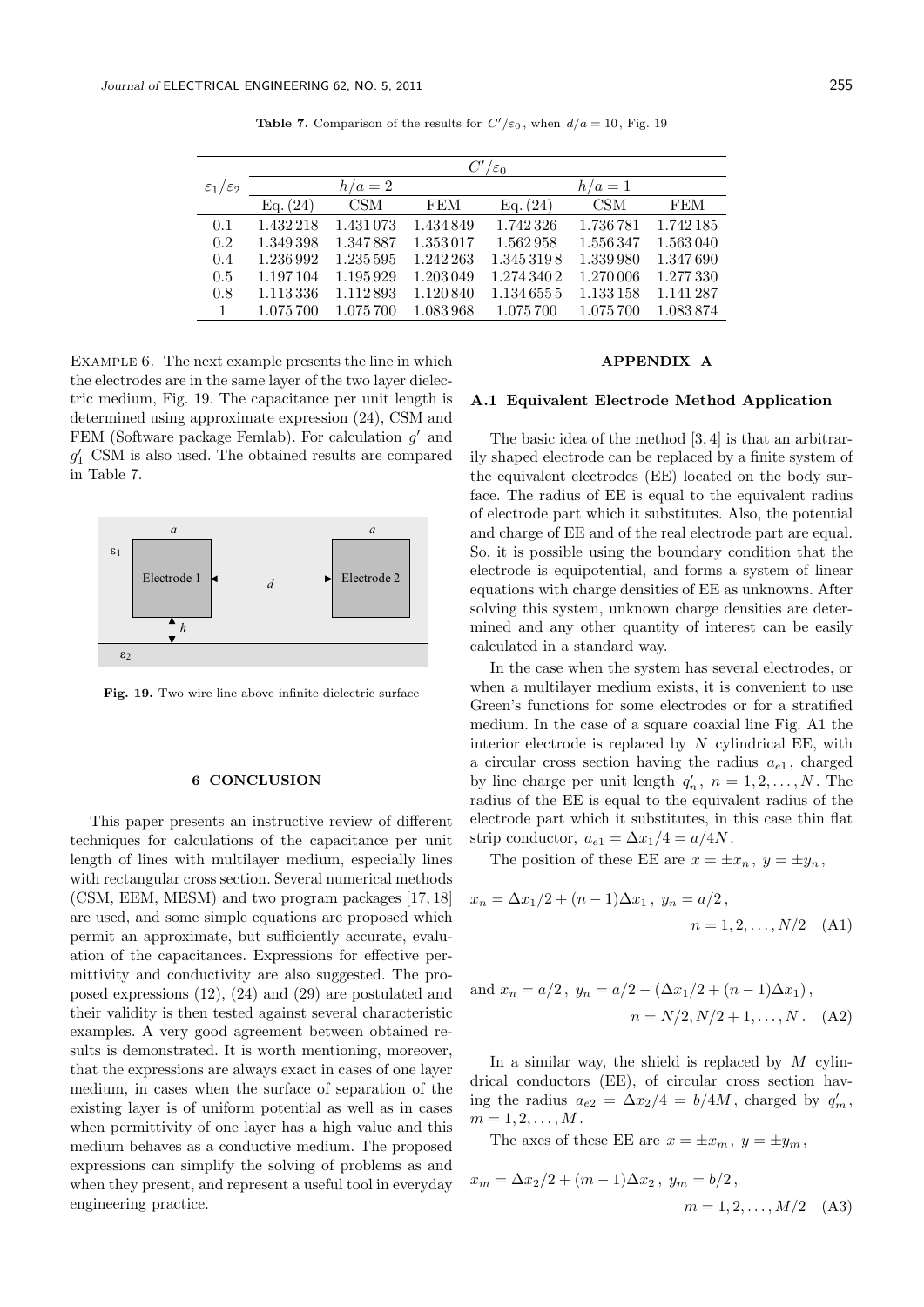

**Fig. 20.** The square coaxial line

and 
$$
x_m = b
$$
,  $y_m = b/2 - (\Delta x_2/2 + (m - 1)\Delta x_2)$ ,  
\n $m = M/2, M/2 + 1, ..., M$ . (A4)

So, the total number of the EE accordingly unknown charges having to be determined is  $N+M$ . Using the condition that equivalent electrodes have the same potential as the electrodes they represent,  $\varphi_1$  and  $\varphi_2$ ,  $\varphi_1 - \varphi_2 = U$ , system of linear equations are obtained

$$
U + \varphi_2 = -\sum_{n=1}^{N} \frac{q'_n}{2\pi \varepsilon} \ln[r_1 r_2 r_3 \sqrt{r_4^2 a_{e1}^2 \delta_{mn}}]
$$

$$
-\sum_{m=1}^{M} \frac{q'_m}{2\pi \varepsilon} \ln[r'_1 r'_2 r'_3 \sqrt{r_4^2 a_{e2}^2 \delta_{mn}}],
$$

$$
x = x_n, y = y_n, n = 1, 2, ..., N,
$$
 (A5)

$$
\varphi_2 = -\sum_{n=1}^{N} \frac{q'_n}{2\pi \varepsilon} \ln \left[ r_1 r_2 r_3 \sqrt{r_4^2 a_{e1}^2 \delta_{mn}} \right] - \sum_{m=1}^{M} \frac{q'_m}{2\pi \varepsilon} \ln \left[ r'_1 r'_2 r'_3 \sqrt{r_4'^2 a_{e2}^2 \delta_{mn}} \right]
$$
(A6)

$$
x = x_m
$$
,  $y = y_m$ ,  $m = 1, 2, ..., M$ .

$$
\sum_{n=1}^{N} q'_n + \sum_{m=1}^{M} q'_m = 0, \qquad (A7)
$$

 $r_1^2 = (x + x_n)^2 + (y - y_n)^2$ ,  $r'_1 = (x + x_m)^2 + (y - y_m)^2$ ,  $r_2^2 = (x - x_n)^2 + (y + y_n)^2$ ,  $r'_2 = (x - x_m)^2 + (y + y_m)^2$ ,  $r_3^2 = (x + x_n)^2 + (y + y_n)^2$ ,  $r'_1 = (x + x_m)^2 + (y + y_m)^2$ ,  $r_4^2 = (x - x_n)^2 + (y - y_n)^2$ ,  $r'_2 = (x - x_m)^2 + (y - y_m)^2$ ,

and  $\delta_{mn}$  is Kronecker symbol.

After solving linear equation (A5–A7) the unknown line charges of the EE are determined and the capacitance per unit length can be calculated as

$$
C' = \frac{4\sum_{n=1}^{N} q'_n}{U}.
$$
 (A8)

# **APPENDIX B**

## **B.1 Determination of the proposed expression**

In the case of the line with two layer perfect dielectric medium, Figs. 6a and 6b, when separation surface *S* is uniform potential, the capacitance per unit length can be exactly determined as

$$
\frac{1}{C'} = \frac{1}{C'_{12}} + \frac{1}{C'_{23}} = \frac{1}{\varepsilon_1 g'_{12}} + \frac{1}{\varepsilon_2 g'_{23}},
$$
 (B1)

where  $g'_{12}$  and  $g'_{23}$  are coefficients of the proportionality of the lines which are formed by the existing electrode and the electrode's shield coinciding with surface *S* . After certain elementary transformation, and considering that the

$$
\frac{1}{g'_{13}} = \frac{1}{g'_{12}} + \frac{1}{g'_{23}},
$$
 (B2)

where  $\frac{1}{g'_{13}}$  is a coefficient of proportionality of the line when  $\varepsilon_1 = \varepsilon_2$ ,

$$
\frac{1}{C'} = \frac{\varepsilon_1 - \varepsilon_2}{\varepsilon_1 + \varepsilon_2} \Big( \frac{1}{\varepsilon_1 g'_{12}} + \frac{1}{\varepsilon_2 g'_{23}} \Big) + \frac{1}{\varepsilon_1 + \varepsilon_2} \Big( \frac{1}{g'_{13}} - \frac{1}{g'_{23}} \Big),\tag{B3}
$$

the expression (B1) can be expressed in form of (B4) as is proposed in this paper

$$
\frac{1}{C'} = \frac{2}{(\varepsilon_1 + \varepsilon_2)g'_{13}} + \frac{\varepsilon_1 - \varepsilon_2}{\varepsilon_1 + \varepsilon_2} \Big(\frac{1}{\varepsilon_2 g'_{23}} - \frac{1}{\varepsilon_1 g'_{12}}\Big). \tag{B4}
$$

For calculations of the capacitance per unit length, in the case when two layer perfect dielectric medium exists, but the electrodes are in the same layer of multilayer dielectric line, Fig. 7 expression (B5) is proposed

$$
\frac{1}{C'} = \frac{2}{(\varepsilon_1 + \varepsilon_2)g'} + \frac{\varepsilon_2 - \varepsilon_1}{\varepsilon_1 + \varepsilon_2} \frac{1}{\varepsilon_1 g'_1}.
$$
 (B5)



**Fig. 21.** Two wire line above infinite dielectrical surface